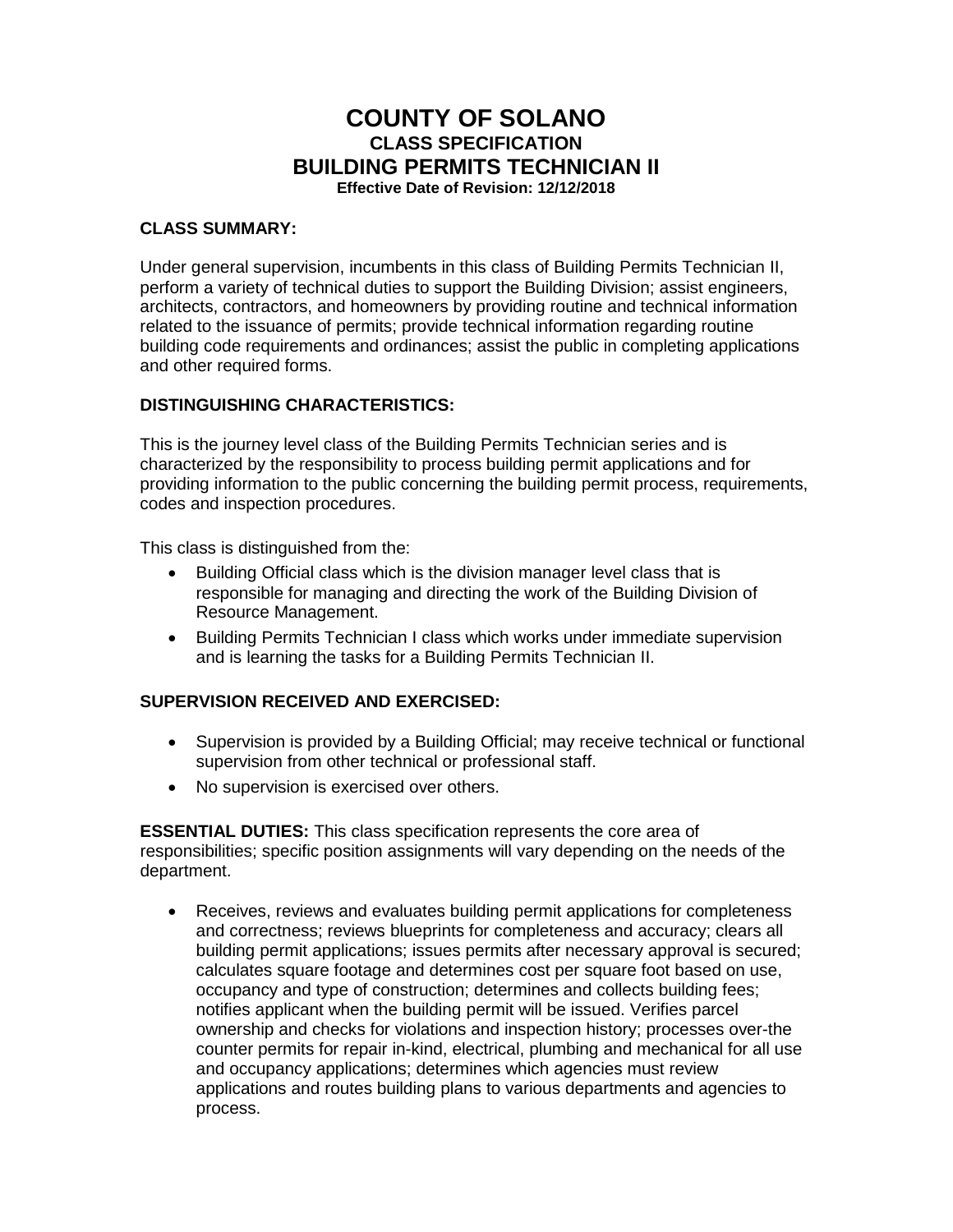• Provides information to the public concerning building permit process requirements, codes and inspection procedures; assists the public in completing applications for building permits; receives various complaints and routes to the appropriate authority to resolve; explains reasons for denial of applications; explains additional requirements and the process for reapplying.

*\_\_\_\_\_\_\_\_\_\_\_\_\_\_\_\_\_\_\_\_\_\_\_\_\_\_\_\_\_\_\_\_\_\_\_\_\_\_\_\_\_\_\_\_\_\_\_\_\_\_\_\_\_\_\_\_\_\_\_\_\_\_\_\_\_\_\_\_\_\_\_\_\_\_\_\_\_\_\_\_\_\_\_\_\_\_*

- Establishes account records; assigns/records permit identification code; records client data, services provided and charges; reviews file content for completeness, accuracy and consistency; sorts, stores and/or retrieves documents or records by alpha, numeric or other classification methods.
- Performs a variety of general clerical tasks; operates typewriters, data/word processors, copiers and other office equipment; composes routine correspondence and/or prepares notices/forms of action taken; performs administrative tasks in support of work unit operations.
- Performs other duties of a similar nature or level as assigned.

## **EDUCATION AND EXPERIENCE:**

• **Education:** High School diploma, GED, or equivalent.

## **AND**

• **Experience:** Two (2) years of experience equivalent to a Building Permits Technician I in Solano County. Six (6) units of college course work in construction technology, blueprint reading, drafting, building inspection may be substituted for six (6) months of experience.

## **LICENSING, CERTIFICATION AND REGISTRATION REQUIREMENTS:**

• Applicants are required to possess a valid International Code Council (ICC) Permit Technician Certification.

Note: All licenses, certificates, and registrations must be kept current while employed in this class. This may include the completion of continuing education units to maintain the required registration in good standing. Employees must keep their licenses, certifications and registrations current and failure to do so may constitute cause for personnel action in accordance with Civil Service Rules or applicable bargaining agreement.

## **SUPPLEMENTAL INFORMATION**

Incumbents in this class are re-allocated from the position of Building Permits Technician I upon successfully acquiring an International Code Council (ICC) Permit Technician Certification and having satisfactory performance in the Building Permits Technician I class.

## **REQUIRED KNOWLEDGE, SKILLS AND ABILITIES:**

## **Knowledge of:**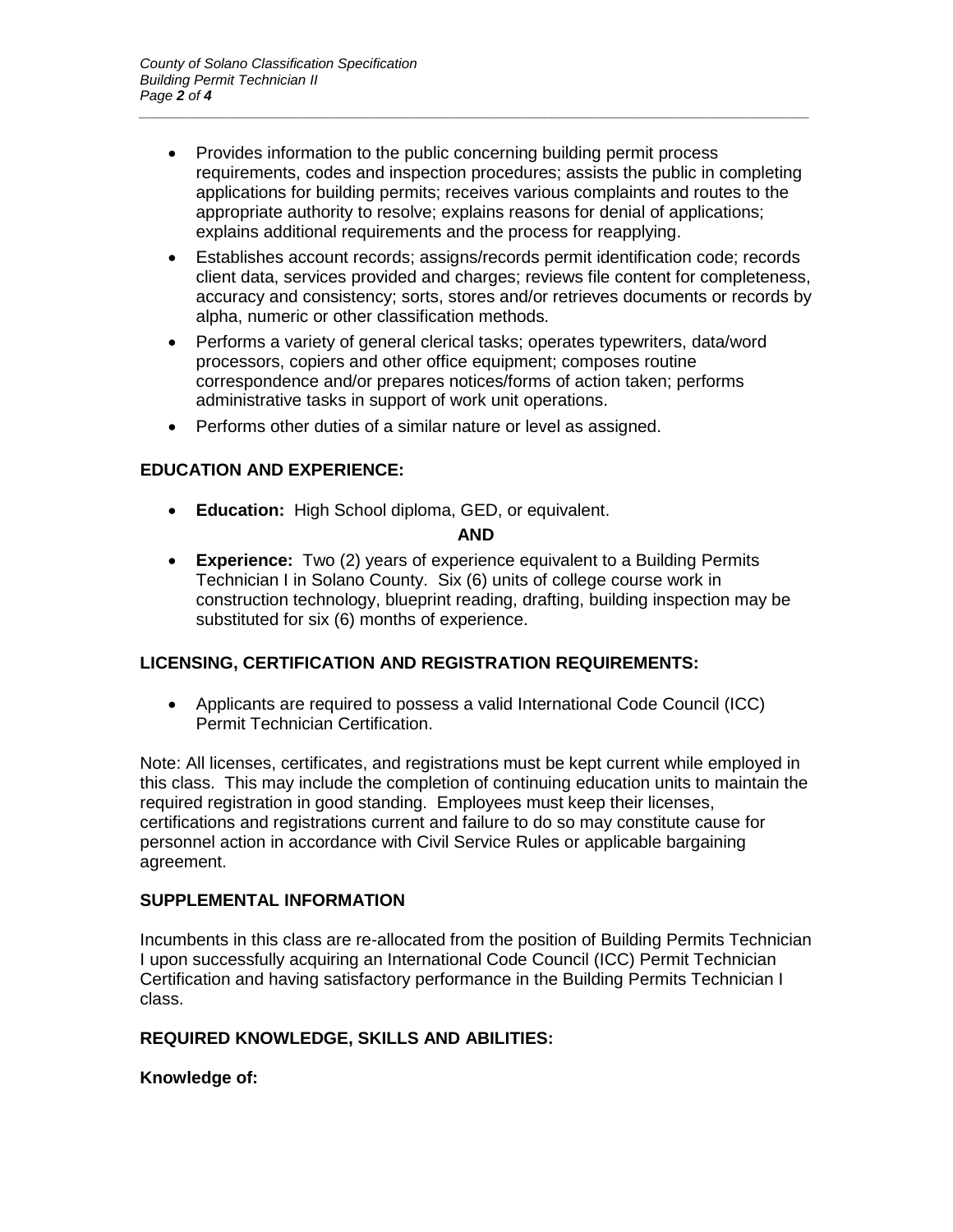- Basic building codes, ordinances, regulations, laws, and rules.
- Basics of construction drawing and blueprint reading.
- Principles and techniques of building inspection work.
- Basics of building methods and procedures.
- Customer service techniques for dealing with customers, often in a difficult or confrontational situation.

*\_\_\_\_\_\_\_\_\_\_\_\_\_\_\_\_\_\_\_\_\_\_\_\_\_\_\_\_\_\_\_\_\_\_\_\_\_\_\_\_\_\_\_\_\_\_\_\_\_\_\_\_\_\_\_\_\_\_\_\_\_\_\_\_\_\_\_\_\_\_\_\_\_\_\_\_\_\_\_\_\_\_\_\_\_\_*

- Working knowledge of office methods, procedures, and techniques; manual and automated filing systems; office equipment operation; business correspondence; record-keeping practices; correct English usage; standard operating policies, procedures and administrative structure.
- Bookkeeping practices as they relate to fee collection.

#### **Skills and/or Ability to:**

- Utilize basic office equipment to include computers and related software applications.
- Understand, research, apply, and explain laws, regulations and policies governing building and zoning program operations.
- Read and review building plans and specifications for completeness.
- Understand and apply building codes and ordinances for permits, plans and public inquiries.
- Locate property on an assessor's parcel map and from property descriptions.
- Calculate square footage.
- Accurately add, subtract, multiply and divide and perform routine mathematical calculations in order to collect fees, disburse change, etc.
- Make decisions and independent judgments in accordance with codes and established policies and procedures.
- Perform a variety of technical and specialized tasks and functions in an independent, competent and timely manner.
- Communicate information and ideas clearly, concisely, and effectively with people of diverse socio-economic backgrounds and temperaments both orally and in writing.
- Establish good relationships with the pubic and with customers and provide customer service that meets and exceeds unit goals and expectations.
- Establish, maintain, and foster effective, positive, and harmonious working relationships with those contacted in the performance of required duties.
- Refer clients to appropriate authority when needed.
- Prepare brief narrative and statistical reports.
- Maintain accurate records and document actions taken.
- Research regulations, procedures and/or technical reference materials relating to building inspections; analyze, evaluate, and interpret the data gathered; draw logical conclusions; develop reasonable and deliverable options, make appropriate recommendations; and implement the resultant change effectively.